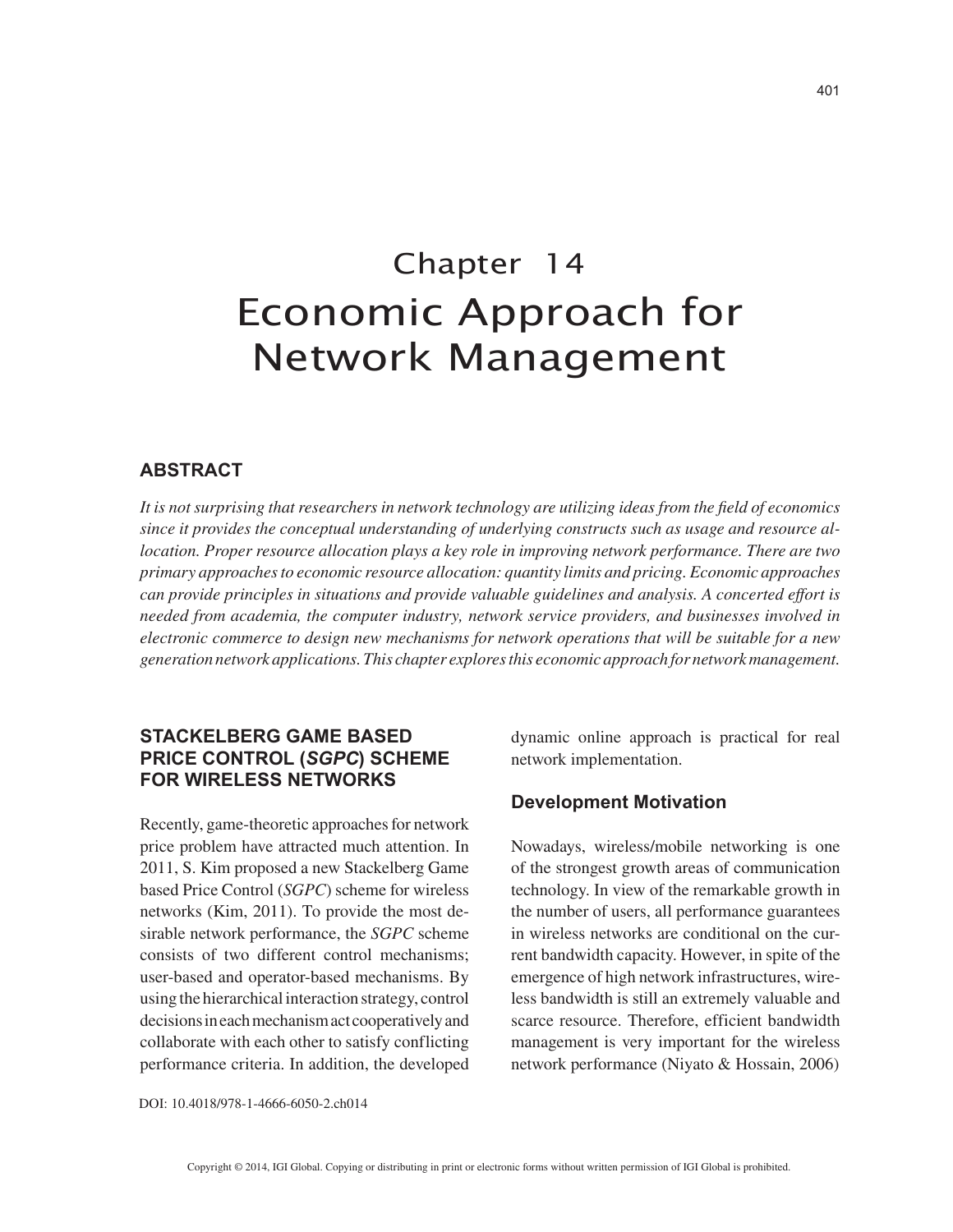One of the central issues for bandwidth managements is pricing; it can be used as a viable solution to improve network efficiency. Pricing strategy can have strong influence on the behavior of the users and lead the network system into a desirable state (Feng, Mau, Mandayam, 2004). Therefore, an adaptive pricing algorithm is an effective tool to solve the network control problem. Generally, pricing algorithms can be classified as either user-centric or operator-centric approaches. These two approaches tend to result in qualitatively different network performance. From the viewpoint of users, a personal payoff is a very important factor; traditionally, users act independently and selfishly without considering the existence of other users. Therefore, the usercentric approach tries to maximize the interest of individual users. From the operator's point of view, main interests are total network revenue and collective user-satisfaction. To get the globally desirable network performance, the operator-centric approach attempts to optimize these metrics simultaneously. For the ideal network management, it is necessary to effectively mediate between two different control approaches (Feng, 2004).

In the *SGPC* scheme, the main challenge is to design a price control algorithm to use bandwidth as efficiently as possible. To achieve this design goal, the *SGPC* scheme has developed a control scheme by using the game theory. A game model has some attractive features to understand the behavior of self-regarding applications or independent network users. However, due to some reasons, classical game theory cannot be directly applied to the network price control problem. First, players have very limited information. Therefore, it is usually impossible to delineate all conceivable strategies. Second, it is not easy to assign a payoff value to any given outcome, and also difficult to synchronize the activities of the different players. Third, due to the complexity of network situations, the mathematical modeling and numerical analysis have met with limited success (Wang & Schulzrinne, 2005), (Xiao, Shan, Ren, 2005).

In 1934, H. V. Stackelberg proposed a hierarchical game model based on two kinds of different decision makers; a leader and followers. Decision makers have their own hierarchy level, utility function and strategies; they are forced to act according to their hierarchy level. One higher-level decision-maker, who is referred to as a leader, makes his decisions by considering the possible reactions of followers. Many lower-level decisionmakers, who are referred to as followers, react dependently based on the decision of the leader while attempting to maximize their satisfaction (Wang, Han, & Liu, 2006), (Anandalingam, 1988).

While developing a price control scheme, there is a tradeoff between a network operator and users' objectives. To arbitrate this conflicting relationship, the adopted methodology is the Stackelberg game theory. In general, it may be concluded to be a proper method for the best compromise in the presence of conflicting objectives. In a realistic scenario, the network operator has more global network information and users make their reactions based on the network operator's decision. Therefore, in the *SGPC* scheme, the network operator plays the role of the leader and users become followers.

By employing dynamic online and distributed approach, the *SGPC* scheme is a new adaptive online price control scheme based on the Stackelberg model. The *SGPC* scheme consists of two different control mechanisms; operator-based and user-based mechanisms. In the operatorbased mechanism, an appropriate performance balance is a critical issue; the network operator adaptively decides the price to optimize diverse performance criteria, simultaneously. In the userbased mechanism, a primary concern is the user's payoff. Therefore, to maximize their expected payoff, price sensitive users dynamically adapt their bandwidth requests in a distributed online manner. The outcome of users' decisions is the input back to the network operator to adjust the current price. By using this dynamic iterative feedback loop, network operator and users can